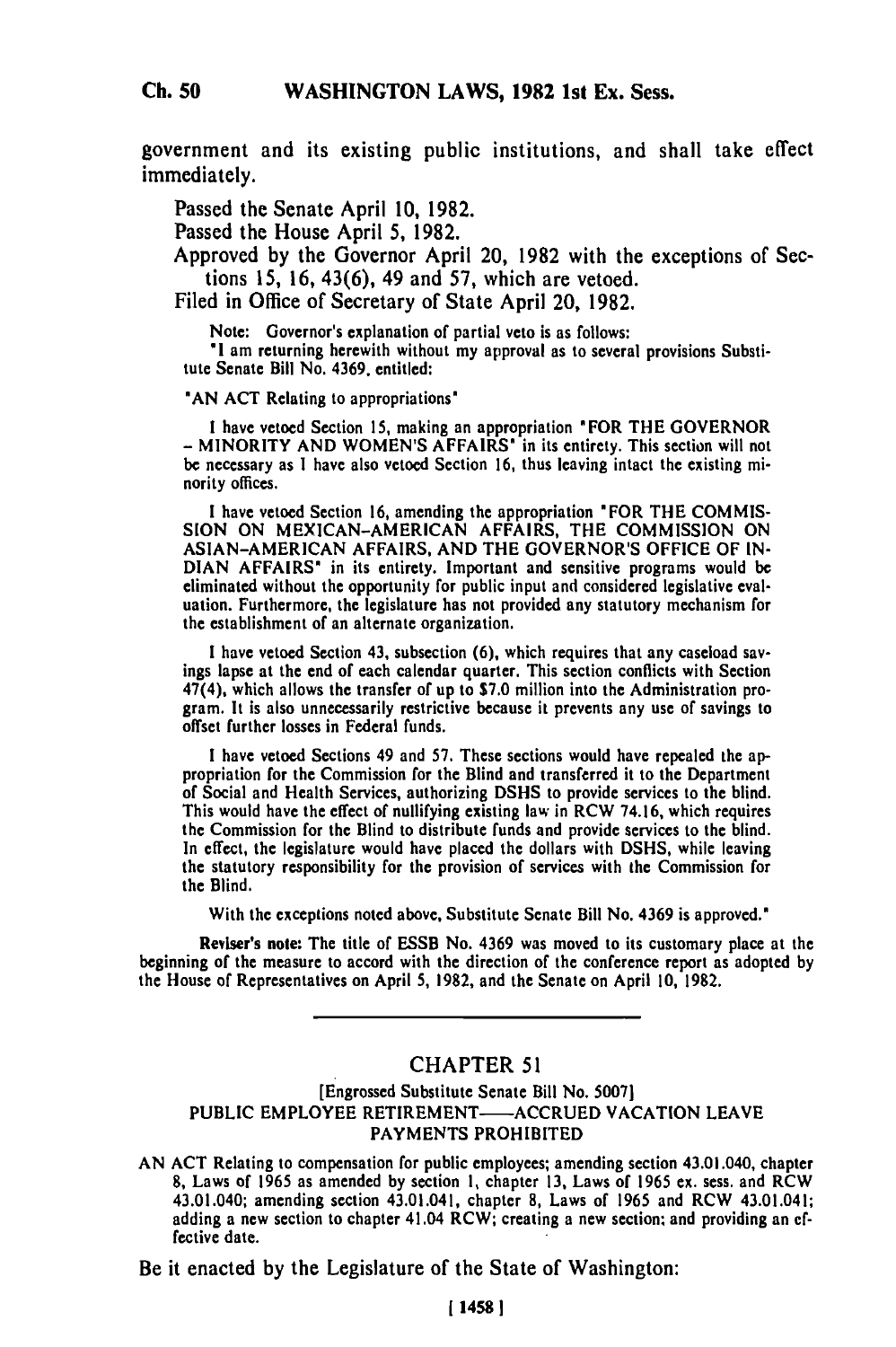NEW SECTION. Section **1.** There is added to chapter 41.04 RCW a new section to read as follows:

No agency or department of the state or political subdivision of the state except those subdivisions not participating in the public employment retirement systems may make any payment to an employee for unused or accrued vacation leave upon termination of employment except in the case of death: PROVIDED, That contracts may provide a method whereby all accumulated vacation leave may be taken as vacation leave: PROVIDED FUR-THER, That this section shall not apply to any employee covered **by** chapter 41.26 RCW.

Sec. 2. Section 43.01.040, chapter **8,** Laws of 1965 as amended **by** set. tion **1,** chapter **13,** Laws of 1965 ex. sess. and RCW 43.01.040 are each amended to read as follows:

Each subordinate officer and employee of the several offices, departments, and institutions of the state government shall be entitled under their contract of employment with the state government to not less than one working day of vacation leave with full pay for each month of employment if said employment is continuous for six months.

Each such subordinate officer and employee shall be entitled under such contract of employment to not less than one additional working day of vacation with full pay each year for satisfactorily completing the first two, three and five continuous years of employment respectively.

Such part time officers or employees of the state government who are employed on a regular schedule of duration of not less than one year shall be entitled under their contract of employment to that fractional part of the vacation leave that the total number of hours of such employment bears to the total number of hours of full time employment.

Each subordinate officer and employee of the several offices, departments and institutions of the state government shall be entitled under his contract of employment with the state government to accrue unused vacation leave not to exceed thirty working days. Officers and employees transferring within the several offices, departments and institutions of the state government shall be entitled to transfer such accrued vacation leave to each succeeding state office, department or institution. All vacation leave shall be taken at the time convenient to the employing office, department or institution: PROVIDED, That if a subordinate officer's or employee's request for vacation leave is deferred by reason of the convenience of the employing office, department or institution, and a statement of the necessity therefor is filed by such employing office, department or institution with the appropriate personnel board or other state agency or officer, then the aforesaid maximum thirty working days of accrued unused vacation leave shall be extended for each month said leave is so deferred. No agency or department of the state may make any payment to an employee for unused or accrued vacation leave upon termination of employment except in the case of death: